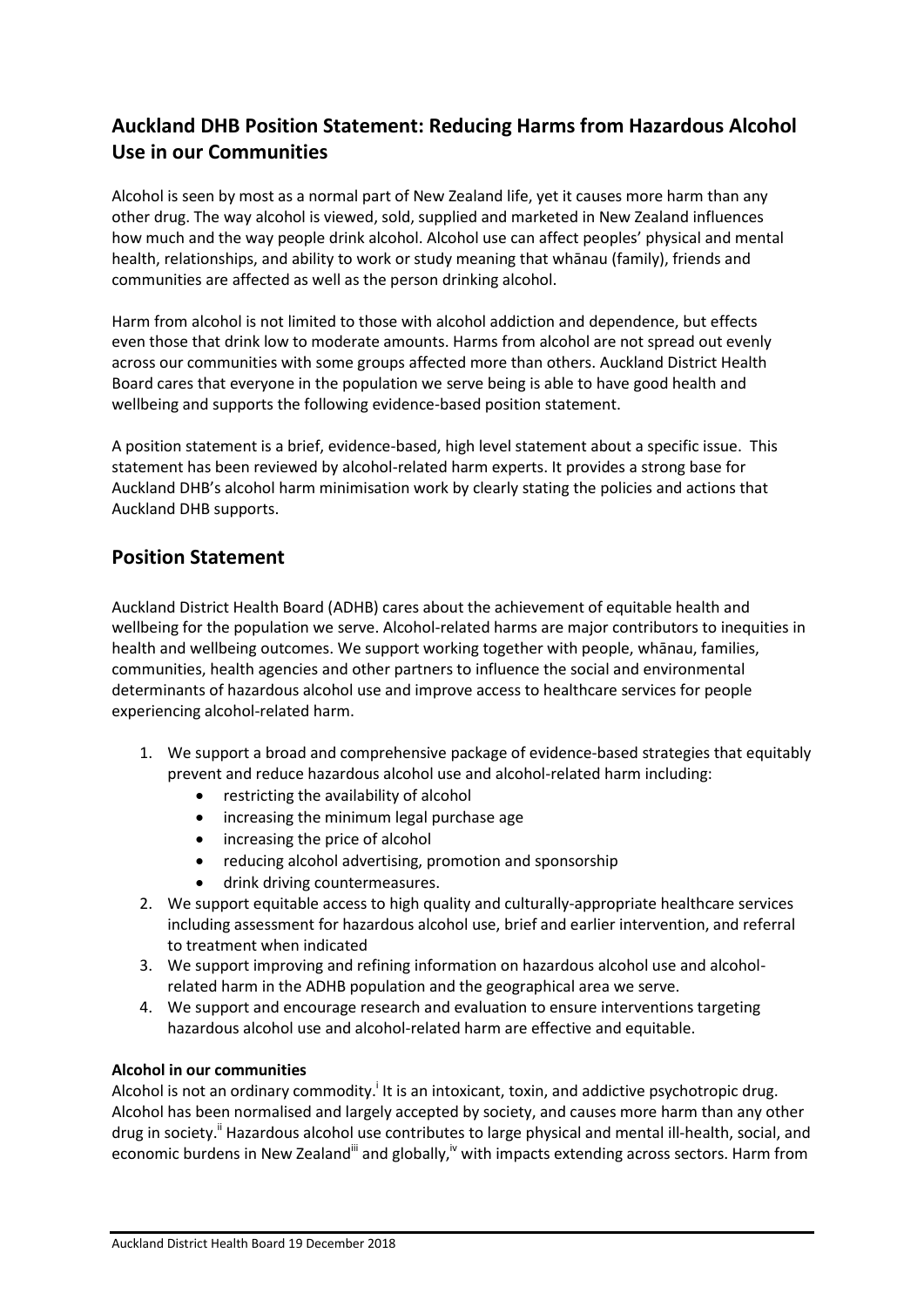alcohol extends beyond the individual and can result in harm to children (including those exposed to alcohol during pregnancy), whānau, friends, and the wider community. $v^2$ 

In New Zealand, inequitable outcomes are apparent with men, Māori, young people, and those living in more socioeconomically deprived areas at higher risk of alcohol-related harm.<sup>vi</sup> Although many Pacific people do not drink alcohol at all, Pacific adults that do drink alcohol are more likely to have a hazardous drinking pattern than non-Pacific adults.<sup>vii</sup> The harmful health impacts of hazardous alcohol use in New Zealand are divided almost equally between injury and chronic disease outcomes<sup>3</sup> and burden both inpatient and outpatient hospital services, and primary care services in the community. Alcohol-related health conditions are not confined to the minority that experience alcohol dependence<sup>viii</sup> with even low consumption increasing the risk of some chronic conditions (e.g. breast cancer<sup>ix</sup>).

In ADHB, it is estimated that  $18\%$ <sup>1</sup> of adults aged 15 years and over (approximately 47,000 people) have hazardous alcohol use. Men in ADHB have a higher prevalence of hazardous drinking at 26% compared to women at 12%. These rates are highest amongst the 15-24 years age group and decline with age, being lowest in the 65+ years age group. By ethnicity, prevalence of hazardous alcohol use in Māori was 37.6%, Other 25%, Pacific 24.3% and Asian 4%.

Hazardous and harmful alcohol use is identified as a major contributor to inequities and is amenable to healthy public policy.<sup>x</sup> Each of the evidence-based strategies below is identified as an area for national action in the World Health Organization 2010 Global strategy to reduce the harmful use of alcohol.<sup>xi</sup>

- **1.** Equitable prevention of hazardous alcohol use and alcohol-related harm
	- Restricting the availability of alcohol
		- Increased alcohol outlet density is associated with increased alcohol-related harm.<sup>xii</sup> Alcohol outlets are inequitably distributed in New Zealand with more alcohol outlets situated in socioeconomically deprived areas<sup>xiii</sup>, further contributing to the unequal distribution of harm. There is strong evidence pertaining to the beneficial effects of reduced trading hours on alcohol-related harm. $^{xiv}$
	- Increasing the minimum legal purchase age
		- Young people are more vulnerable to alcohol-related harm than other age groups.<sup>4</sup> Alcohol use during mid-to-late adolescence is associated with impacts on brain development.<sup>xv</sup> Raising the purchase age reduces adolescent access to alcohol, reduces harmful youth drinking, and raises the age at which young people start drinking. $1$
	- Increasing the price of alcohol
		- Raising alcohol prices is internationally recognised as an effective way to reduce alcohol-related harm.<sup>xvi</sup> Policies that increase the price of alcohol delay the start of drinking, reduce the volume consumed per occasion by young people, and have a greater effect on heavy drinkers.<sup>xvii</sup>
	- Addressing alcohol advertising, promotion and sponsorship
		- Alcohol advertising and promotion increases the likelihood that adolescents will start to use alcohol, drink more if they are already consuming alcohol, xviii and makes it more difficult for hazardous users of alcohol to abstain.<sup>xix</sup>
	- Drink driving countermeasures

**.** 

 $<sup>1</sup>$  New Zealand Health Survey 16/17 Data</sup>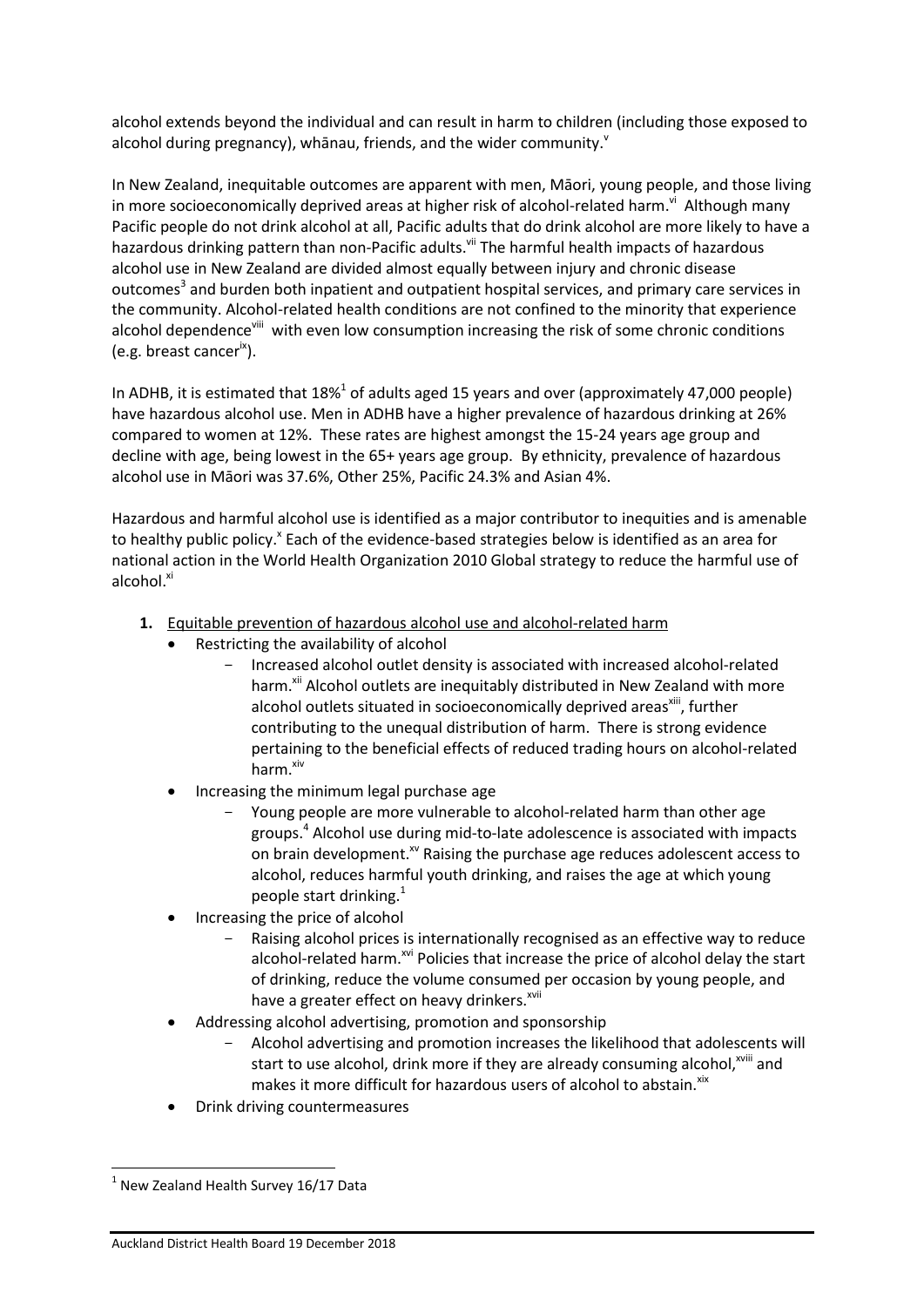- The risk of motor vehicle accident increases exponentially with increasing alcohol consumption.<sup>xx</sup> In New Zealand, it has been estimated that over a quarter of road traffic injuries across all road user groups involve alcohol.<sup>v</sup> Laws setting a low level of blood alcohol concentration at which one may drive legally and well-publicised enforcement significantly reduce drink-driving and alcoholrelated driving fatalities.
- 2. Equitable access to high quality and culturally-appropriate healthcare services
	- Assessment, brief advice, and referral to specialist services when indicated in healthcare settings (e.g. general practice<sup>xxi</sup> and Emergency Departments<sup>xxii</sup>) reduce hazardous drinking and alcohol-related harms. Detoxification is an effective treatment for alcohol dependence and addiction.<sup>1</sup>
- 3. Improving and refining information on hazardous alcohol use and alcohol-related harm
	- Robust data are needed to accurately describe the burden from alcohol, inform decisions on what strategies and initiatives to develop and fund, $x<sup>ii</sup>$  and support our communities and intersectoral partners with their alcohol data needs.
- 4. Research and evaluation to ensure effective and equitable interventions
	- Research is needed to identify evidence-based interventions for the communities we serve. Evaluation is required to measure the effectiveness of implementation and impact on equity.

### **Policy and legislative environment**

ADHB's position on alcohol in our communities has been developed in the context of the national policy and legislation outlined below. Additionally, the principles of Te Tiriti o Waitangi<sup>2</sup> and the United Nations Declaration on the Rights of Indigenous Peoples**<sup>3</sup>** necessitate comprehensive strategies that address longstanding inequities in alcohol-related harm between Māori and non-Māori.

### National Drug Policy 2015 to 2020

The National Drug Policy<sup>xxiii</sup> frames alcohol and other drug (AOD) problems as, first and foremost, health issues. The Policy aims to minimise AOD-related harm and protect health and wellbeing by delaying the uptake of AOD by young people, reducing illness and injury from AOD, reducing hazardous drinking of alcohol, and shifting attitudes towards AOD. Evidence-based strategies included in the Policy are:

- **Problem limitation:** Reduce harm that is already occurring to those who use AOD or those affected by someone else's AOD use through safer use, ensuring access to quality AOD treatment services, and supporting people in recovery.
- **Demand reduction:** Reduce the desire to use AOD through education, health promotion, advertising and marketing restrictions, and influence conditions that promote AOD use.
- **Supply control:** Prevent or reduce the availability of AOD through border control, supply restrictions, licensing conditions and permitted trading hours.

### The Sale and Supply of Alcohol Act 2012

This Act<sup>xxiv</sup>, replacing the previous Sale of Liquor Act 1989, adopts a harm minimisation approach. Its adoption followed a lengthy review by the Law Commission $<sup>8</sup>$  which recommended greater</sup> restrictions to the sale and supply of alcohol. Compared to the previous Act, alcohol-related harm is more broadly defined as both direct and indirect harm to an individual, society or the community caused by the excessive or inappropriate consumption of alcohol. The Act provides for Territorial Authorities (TAs) to develop and implement a Local Alcohol Policy (LAP). The aim of a LAP is to minimise alcohol-related harm through measures to control the local availability of alcohol. Ideally,

**.** 

<sup>2</sup> Te Tiriti o Waitangi principles: **Participation, partnership, and protection**

<sup>&</sup>lt;sup>3</sup> Ratified by New Zealand in 2010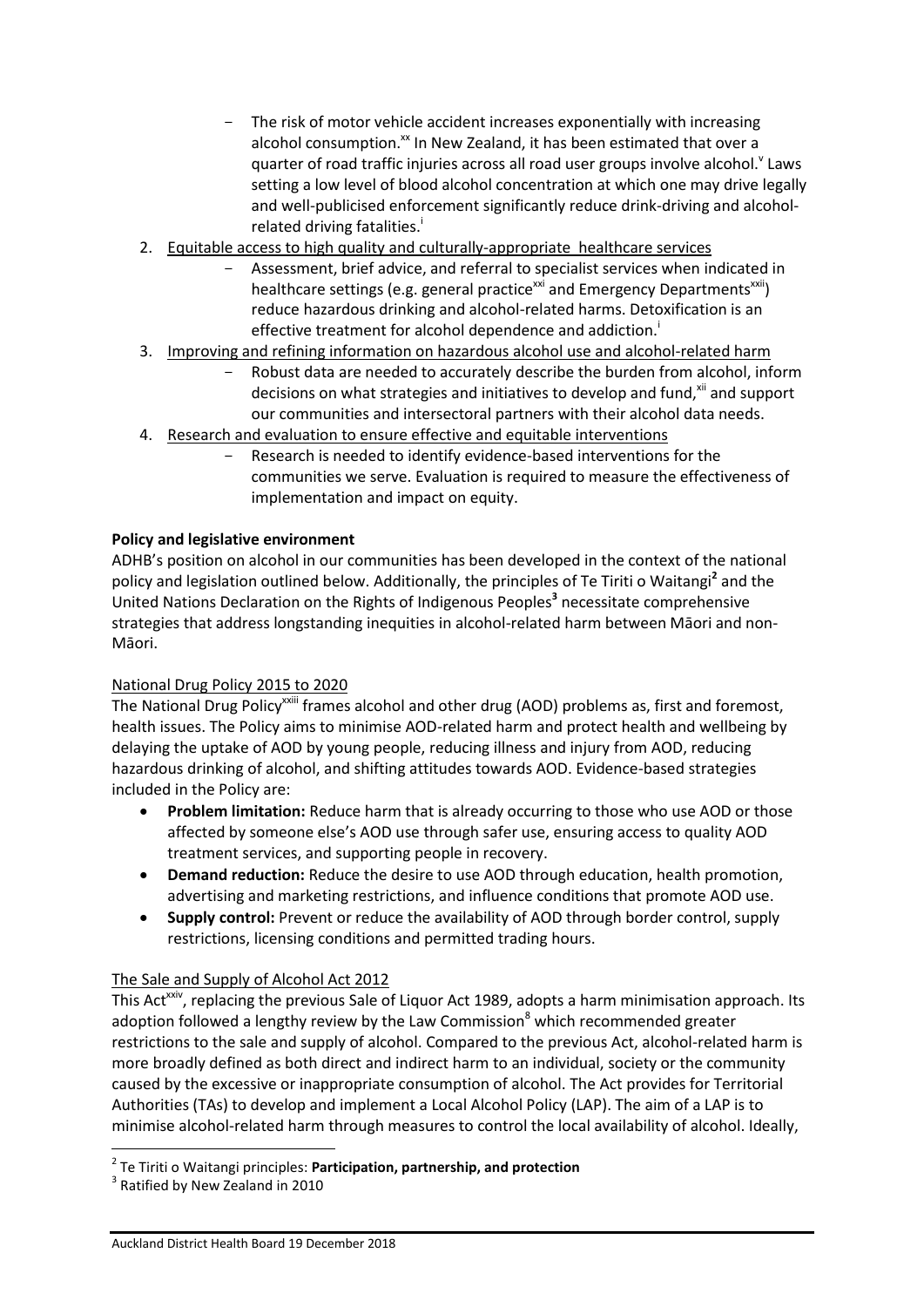they should address local concerns and target inequities in alcohol-related harm. LAPs are drafted in consultation with the police, alcohol licensing inspectors, and Medical Officers of Health (MOoH), and include community input.

Auckland Council is in the process of developing Auckland's LAP. The Provisional LAP has many elements to minimise alcohol-related harm in the Auckland region, including reducing off-licence trading hours and providing additional protections to the Auckland CBD and 23 priority areas which experience high levels of harm. There are two concurrent legal processes which are delaying adoption of Auckland's LAP; appeals and judicial reviews. The involvement of the MOoH (provided by Auckland Regional Public Health Service on behalf of the three Auckland District Health Boards) is ultimately to continue to support Auckland Council to arrive at a reasonable and effective LAP that contributes to reduced alcohol-related harm, and in particular harm to health, within the Auckland region.

The Act has increased the role of the MOoH in the licensing process, whereby they are now required to inquire into most licensing applications<sup>[1]</sup> and provide input into LAPs. In the Auckland region, this role is provided by the Auckland Regional Public Health Service on behalf of all three metro Auckland District Health Boards. District Health Boards are required to respond to TA requests for alcoholrelated health information to inform their LAP.

<sup>ix</sup> Key J, et al. 2006. *Meta-analysis of studies of alcohol and breast cancer with consideration of the methodological issues*. Cancer Causes Control. 2006 Aug;17(6):759–70

<sup>x</sup> Wilkinson R & Marmot M (eds). 2003*. Social Determinants of Health: The Solid Facts (2nd ed).* Denmark: World Health Organization.

1

**.** 

i Babor, T. 2010. *Alcohol: No ordinary commodity: research and public policy*. Oxford ; Oxford University Press.

<sup>&</sup>lt;sup>ii</sup> Nutt. D et al. 2010. *Drug harms in the UK: a multicriteria decision analysis.* The Lancet, 376 (9752), 1558-1565. iii Ministry of Health. 2016. *Health loss in New Zealand 1990 – 2013: A report from the New Zealand Burden of Diseases, Injuries and Risk Factors study.* Wellington: Ministry of Health.

iv World Health Organization. 2014. *Global status report on alcohol and health 2014.* Geneva: World Health Organization.

v Connor J, Casswell S. 2012. *Alcohol-related harm to others in New Zealand: evidence of the burden and gaps in knowledge.* The New Zealand Medical Journal. 125(1360), 11-27.

vi Meiklejohn J, Connor J, Kypri K. 2012. *One in three New Zealand drinkers reports being harmed by their own drinking in the past year.* The New Zealand Medical Journal, 125(1360), 28-36.

vii Ministry of Health. 2016. *Annual Update of Key Results 2015/16: New Zealand Health Survey. IWellington: Ministry of Health.*

viii The New Zealand Law Commission. 2010. *Alcohol In Our Lives, Curbing the Harm*. Wellington: New Zealand Law Commission.

xi World Health Organization. 2010. *World Health Organisation Global strategy to reduce harmful use of alcohol*. Geneva: WHO.

xii Connor, J. L., K. Kypri, et al. 2011. *Alcohol outlet density, levels of drinking and alcohol-related harm in New Zealand: a national study.* Journal of epidemiology and community health 65(10), 841-846.

xiii Hay GC, et al. 2009. *Neigbourhood deprivation and access to alcohol outlets: a national study.* Health Place, Dec; 15(4):1086-93.

xiv Popova S, et al. 2009. *Hours and days of sale and density of alcohol outlets: impacts on alcohol consumption and damage: a systematic review.* Alcohol and Alcoholism 2009; Sep- Oct;44(5):500–16;

xv Luciana M, Collins PF, Muetzel RL, Lim KO. 2013 *Effects of alcohol use initiation on brain structure in typically developing adolescents.* American Journal Drug Alcohol Abuse, 39(6), 345-55.

xvi Wagenaar AC, et al. 2010. *Effects of Alcohol Tax and Price Policies on Morbidity and Mortality: A Systematic Review.* American Journal of Public Health, 100 (11), 2270-2278.

 $[1]$  Includes on, off, and club license applications